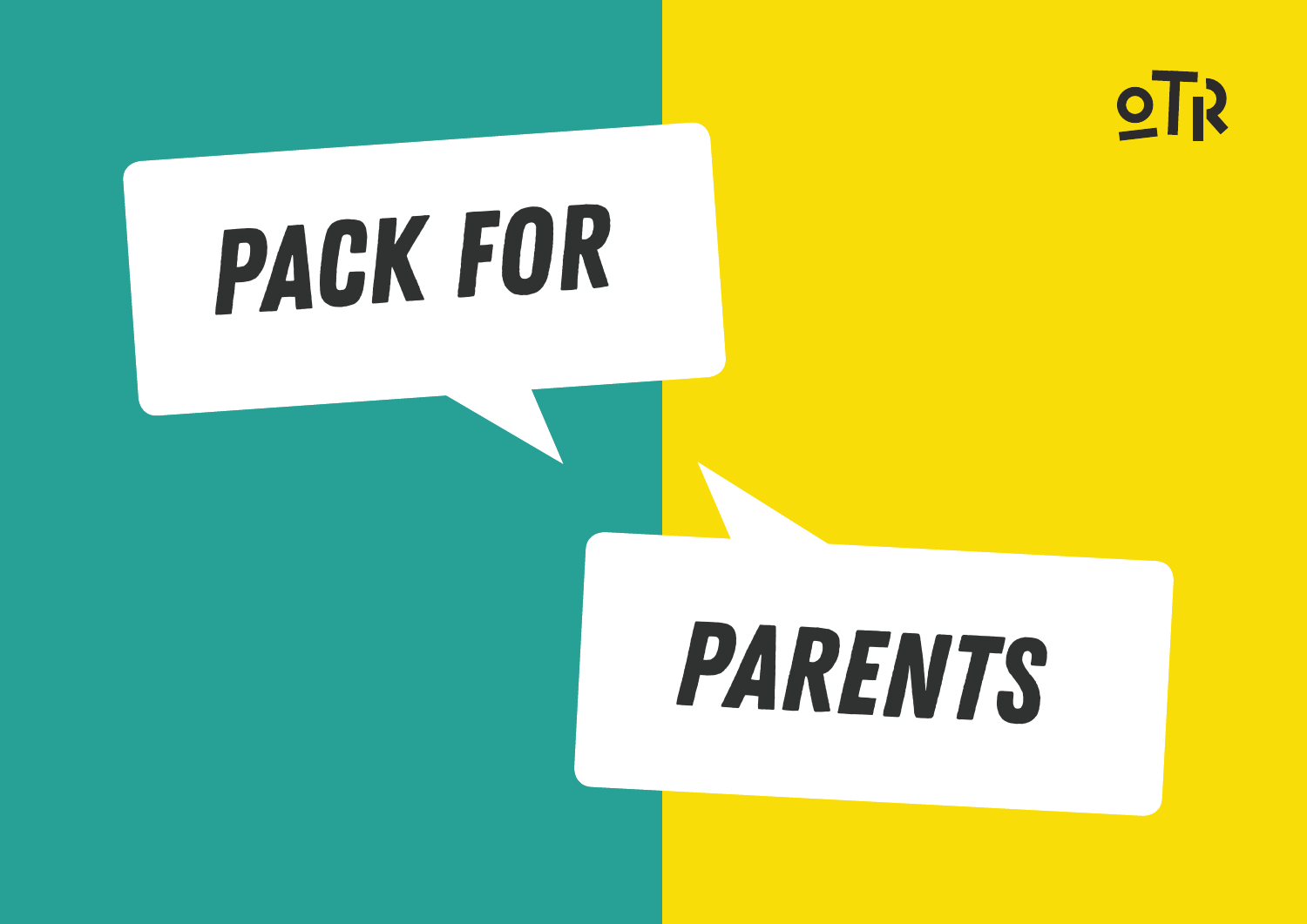## *INTRO*

**If you are the parent/carer of a young person struggling with their mental health you may feel isolated, out of your depth, you may be asking "Why us? Why not someone else?"** 

You may be asking yourself again and again if it was something you did, if in fact you are to blame for this. You will probably feel that you're illequipped to handle this fragile, hurting young person, yet you desperately want to see them happy and able to face the world. You feel that you are stumbling in the dark and making so many mistakes. This is not just about your child, it's also about the whole family.

You may also feel that you need to protect your young person's privacy – and indeed they may have asked that you do so. This means however that you are set on a solitary path.

But you are not alone, there is help. We have produced this booklet to give you some guidance and tips as you take this journey with your young person. We hope that this helps. We hope that one day you can look at this young person and be struck with awe and pride at how strong they are now.

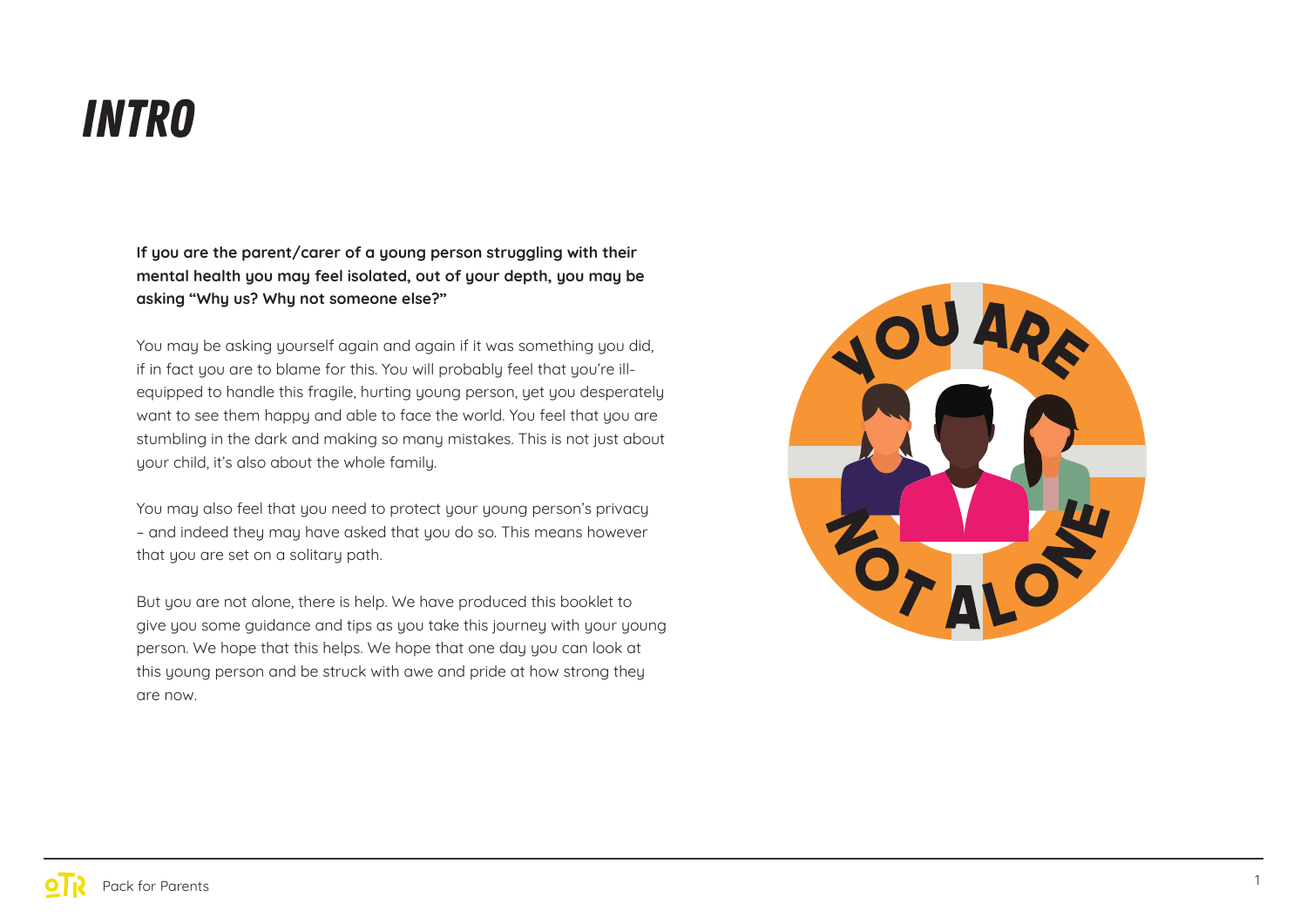## *What is OTR and what do we believe?*



**it's a mental health movement mobilised to support, promote and defend the mental health, rights and social position of young people! How we do this is just as important as what we do, because our approach is grounded in a set of beliefs and assumptions about mental health that we think it is important to be transparent about.**

#### **We believe...**

- mental health is social and political as well as personal, so our approach embraces social action and tries to influence systems and policy.
- that in the face of contemporary diversity, all theoretical models are wrong, but all of them are useful. As a result, we build our team from diverse backgrounds, experiences and disciplines.
- relationships are what makes the difference so our approach is fundamentally relational.
- in the power of networks, and so we emphasise peer relationships, professional partnerships and organisational collaboration in our approach.
- enabling young people starts with recognising their capabilities before their vulnerabilities, so our approach is fundamentally strengths based.
- participatory services are more sustainable than transactional ones, so young people play a large and active role designing, delivering and communicating our work - not just consuming it.
- what we do should be a vocation and we love what we do! So our approach and team are full of enthusiasm, imagination, curiosity and talent.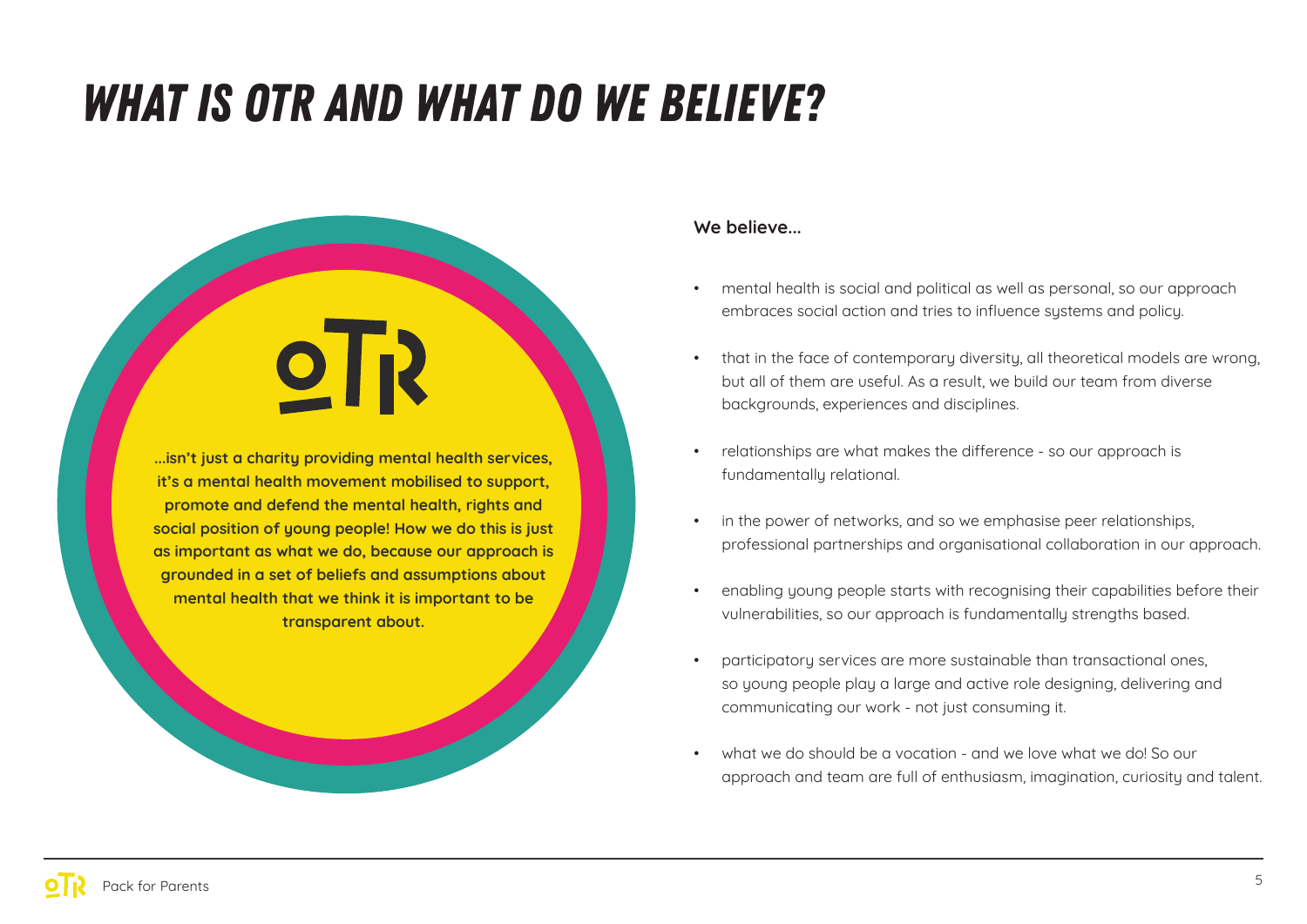## *Who, Why and How?*

This leaflet was produced by a small co-production group consisting of OTR professionals and parents. Through talking to parents in the OTR parent group and parents we meet at Hubs (drop-in sessions) and counselling sessions, and also our own experience, we realised that there is very little information and support for parents of young people struggling with their mental health. We devised a questionnaire and sent this out to parents and professionals asking them what type of information, advice and support they felt parents would like. After studying responses to these questionnaires we have created this resource.

If you would like any other information, or feel that anything should be added, please contact us at hello@otrbristol.org.uk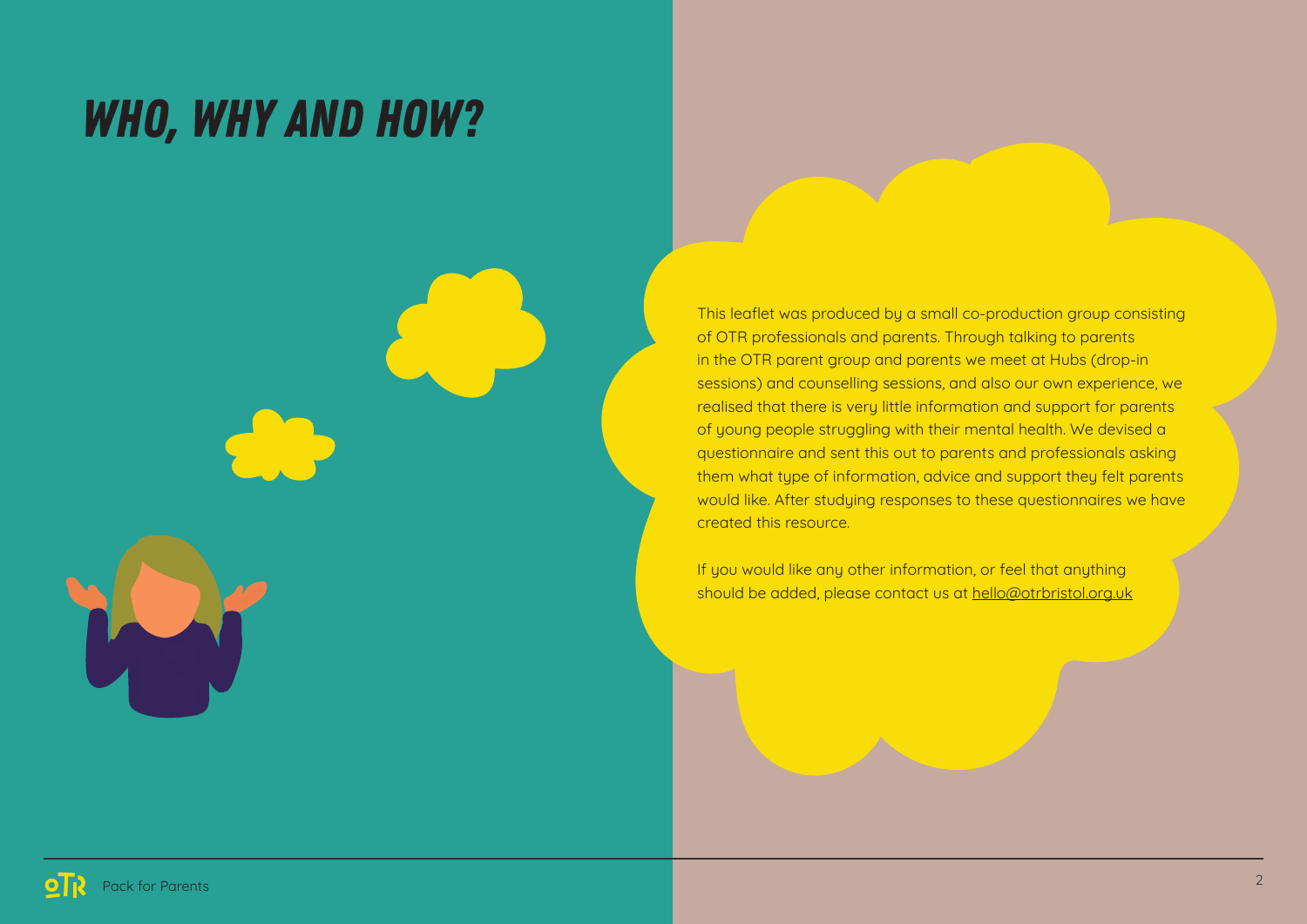## *PARENT STORIES*





My son has always had issues around school, he has never felt secure in a school environment; sudden changes to that environment and to the expectations placed upon him led to debilitating feelings of anxiety that were made manifest in his refusal to to into school. Usually this was very short term, one or two days, after which he would return. However in September last year my child refused to begin year nine at his secondary school, this time it was not just a few days but stretched on for many months. This created a feedback loop for him in that as the length of the absence increased so did the size of the task of returning; his anxiety grew exponentially, suddenly he was looking up at a mountain that he could not climb.

When you see your child struggle in this way it becomes very painful and distressing, I needed to get help, I needed reassurance that there was a pathway out of this situation. It is easy to feel helpless and a failure as a parent but reaching out for help taught me that I was not alone and there are people with whom I could share my experience, people who help and support can make a real difference.

OTR was an invaluable resource for my son and myself offering practical support in the form of CBT and a parental support group. This was provided in a fully supportive environment where we were heard and not judged.

The level of trust we experienced through our contact with Off the Record has helped us to move forward and begin to feel positive in what has otherwise been a very dark and stressful time. Suddenly I understood that young people can be vulnerable and confused and that this is normal. I also understood that there was a dunamic here where I was being triggered by this situation, feeling inadequate, hopeless and fearful, understanding this was the first step in enabling me to work through these feelings and gain a new perspective allowing me to move forward which in turn gave me the strength to support my son.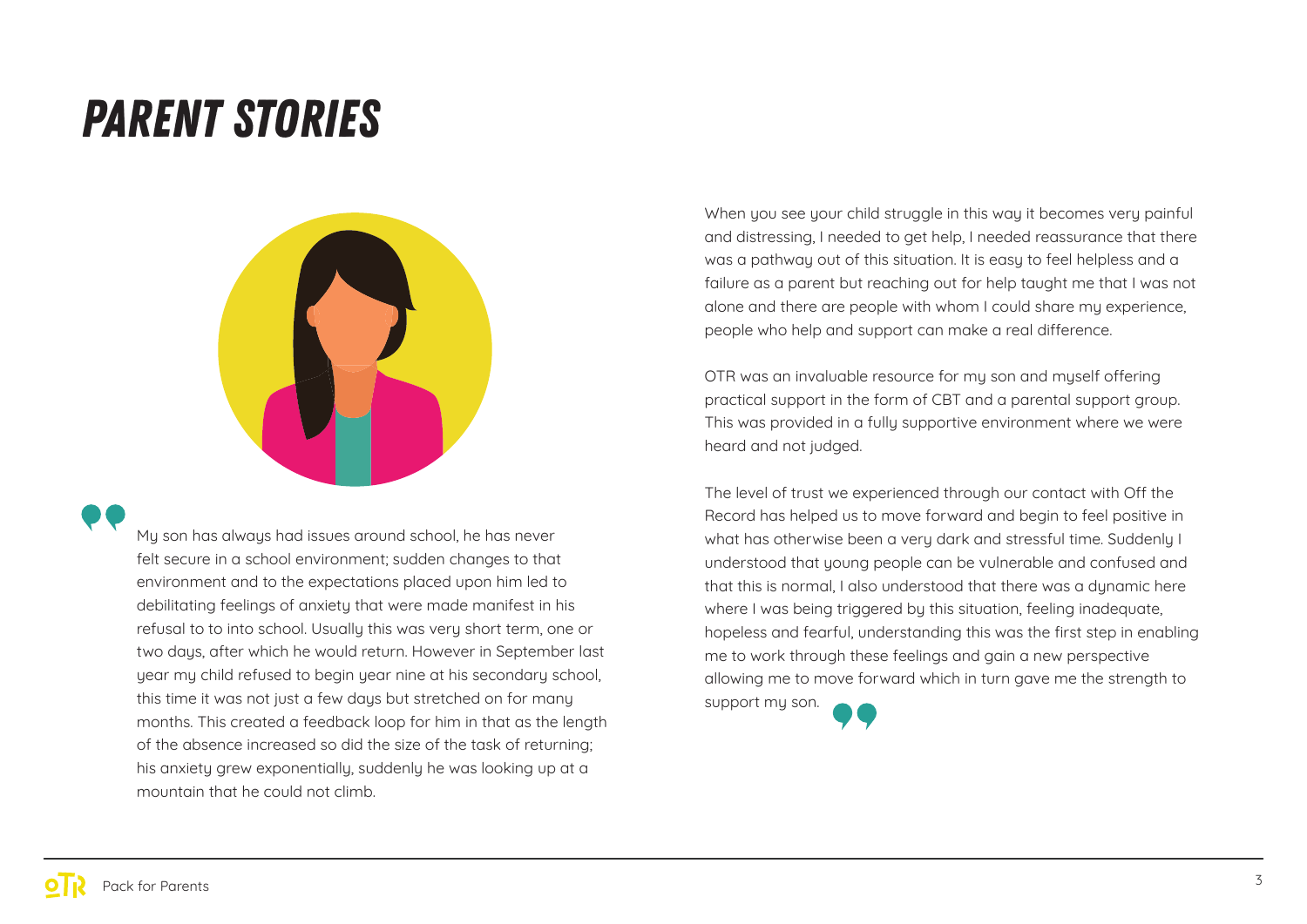## *PARENT STORIES*



It has been amazing. Firstly by removing the stigma of mental health issues amongst teenagers. Sadly resources are lacking for the children. As a parent you feel judged and question could i have been a better parent, GP instantly focus on family life, I almost felt I had let my child down. How could i not have noticed my child was struggling when she covers it well. Meeting other parents I now realise it is sadly widespread. I have felt the group has been really supportive, non judgemental and informative. It has enabled me to open up to friends and find there are more people struggling than you would think. I would like to expand on this and am doing a CBT course to support people based on this. My only problem is that I cannot get to the meeting on time due to work commitments, however nobody makes you feel bad for arriving late, I think it is fantastic and cannot praise OTR enough. A year ago we were desperately struggling for guidance. I hope it can continue. Thank you.

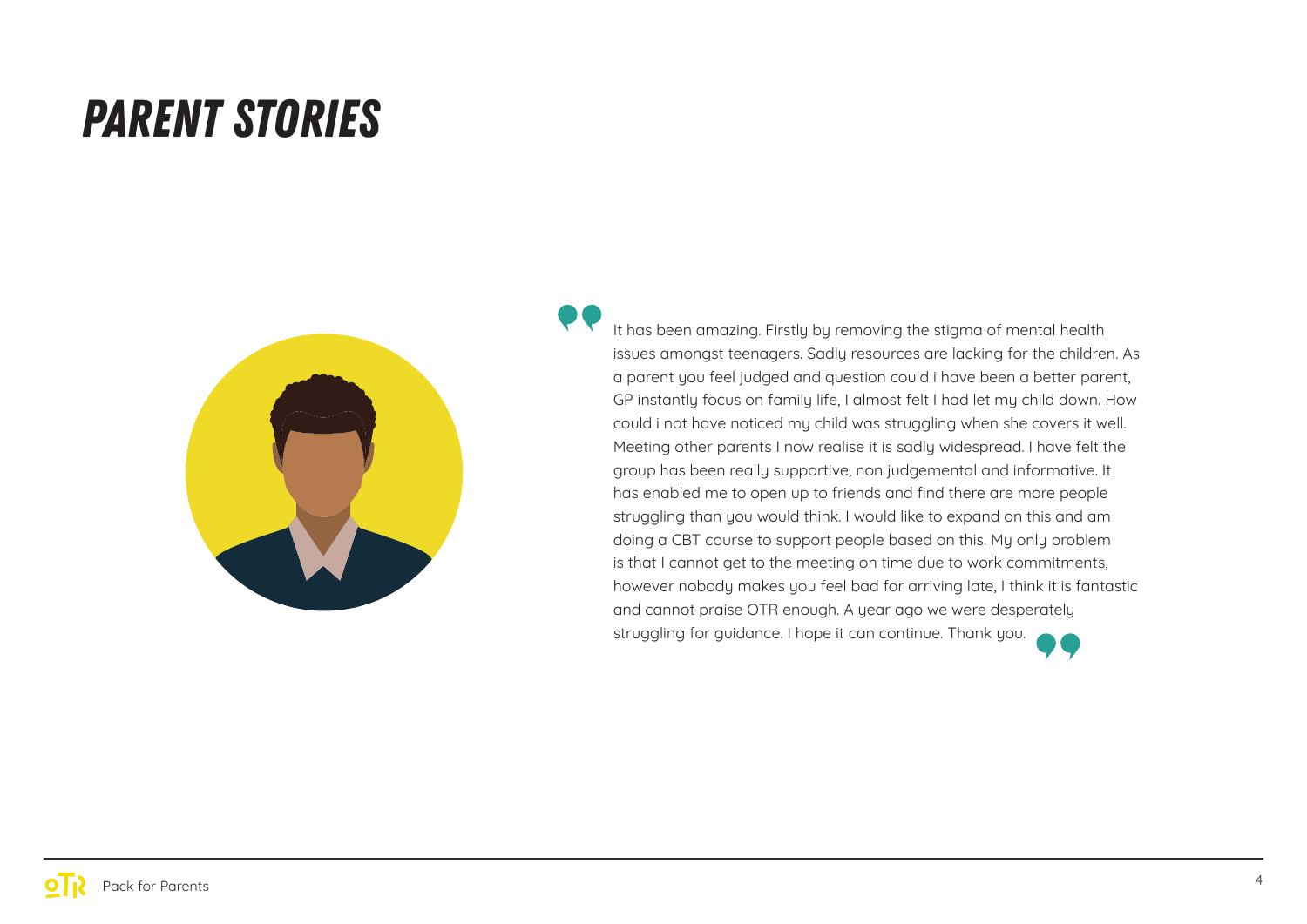## *how do i help my child?*

#### **Before the session:**

- Make sure your young person wants to go to counselling or other activity - don't force them, allow them to decide for themselves.
- If your young person is anxious about their first appointment, ask them openly: what is going on for them? How can you support them?
- If your young person is anxious about their counselling sessions please remember that parents and carers have the option to come into those sessions as well - you can offer it to your young person as an option.
- Suggest the Hubs as a good place to meet OTR staff and a way to learn more about services and our offices - sometimes walking through the door can be the hardest step.
- It's also important to remember that if parents and carers are anxious their young people might feel anxious too - explore if this is uour or their anxiety. Come to our parent drop-ins to manage your feelings and get more support on this.
- Some parents like to educate themselves more on mental health and sometimes come to our paid courses - that's an option as well.
- If you need more free advice or information about the first session or any other service, do come into our Hubs. Being informed makes you more confident too.

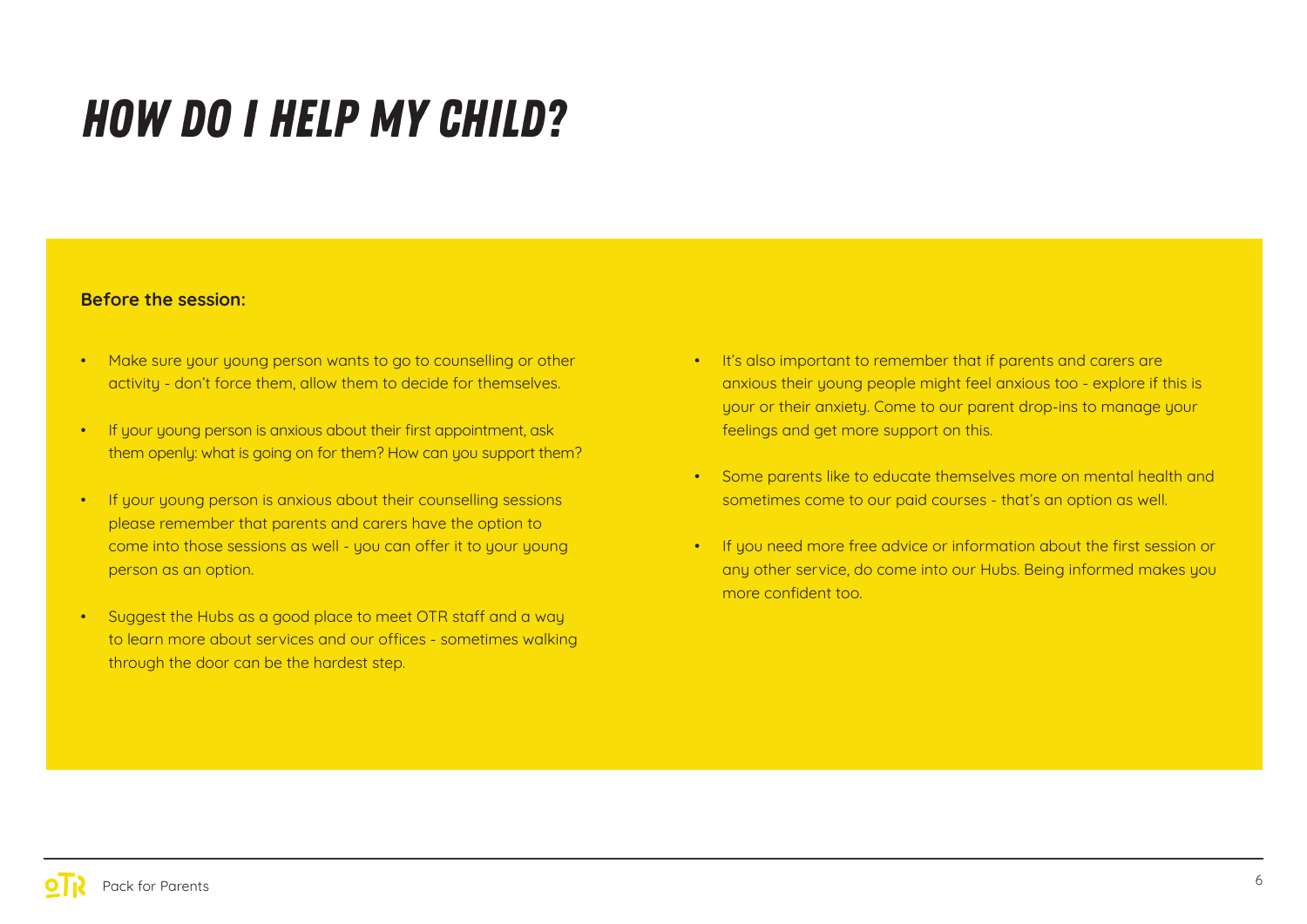## *how do i help my child?*

#### **After the session:**

- Give your young person time and space to process their experience of support - go for a walk with them, take them out for a coffee.
- It is perfectly OK for a young person not to talk about their session. It's important to respect their need for time, space and silence to process it.
- It's also OK for you to ask about the session but try to do it tentatively: "How was the session for you? Do you want to talk about it? Just so you know you can talk about it a bit later if that's better."
- If your young person did not enjoy their first counselling session there are few options: let them know that they can stop, they can request a different counsellor but it's also worth being aware of the fact that the first few sessions might be difficult and it's worth continuing with the process. It's OK and perfectly normal to feel this way.

## *What to expect if your child or young person is accessing 1:1 counselling support*

Your child or young person will be offered 6 or 7 sessions, depending on how they accessed the service. During the first session, your child or young person will informed about our attendance policy and given more general information such as how long each session will be, what happens if the practitioner is sick or on holiday, how to get in the building etc. Practitioners will share that the sessions are confidential and that the child or young person can choose who they want us to share information with (such as a trusted adult) and what information we share, if we ever need too. The sessions are also client led with means it is their choice as to what information they share with the practitioner and what they want to work on as a goal for therapy.

At the end of the sessions, the child or young person will be informed about other services at OTR they can access and how to do this. Your child or young person may also be informed about a specific service that may best meet their needs and therefore a referral may be discussed.

We believe the way we work, embodies OTR ethical values as well as our own professional ethical principles, values and good practice standards.

For more information about what counselling is, please view this link:

HTTPS://WWW.BACP.CO.UK/MEDIA/1917/BACP-CHOOSING-COUNSELLOR-PSYCHOTHERAPIST-C3.PDF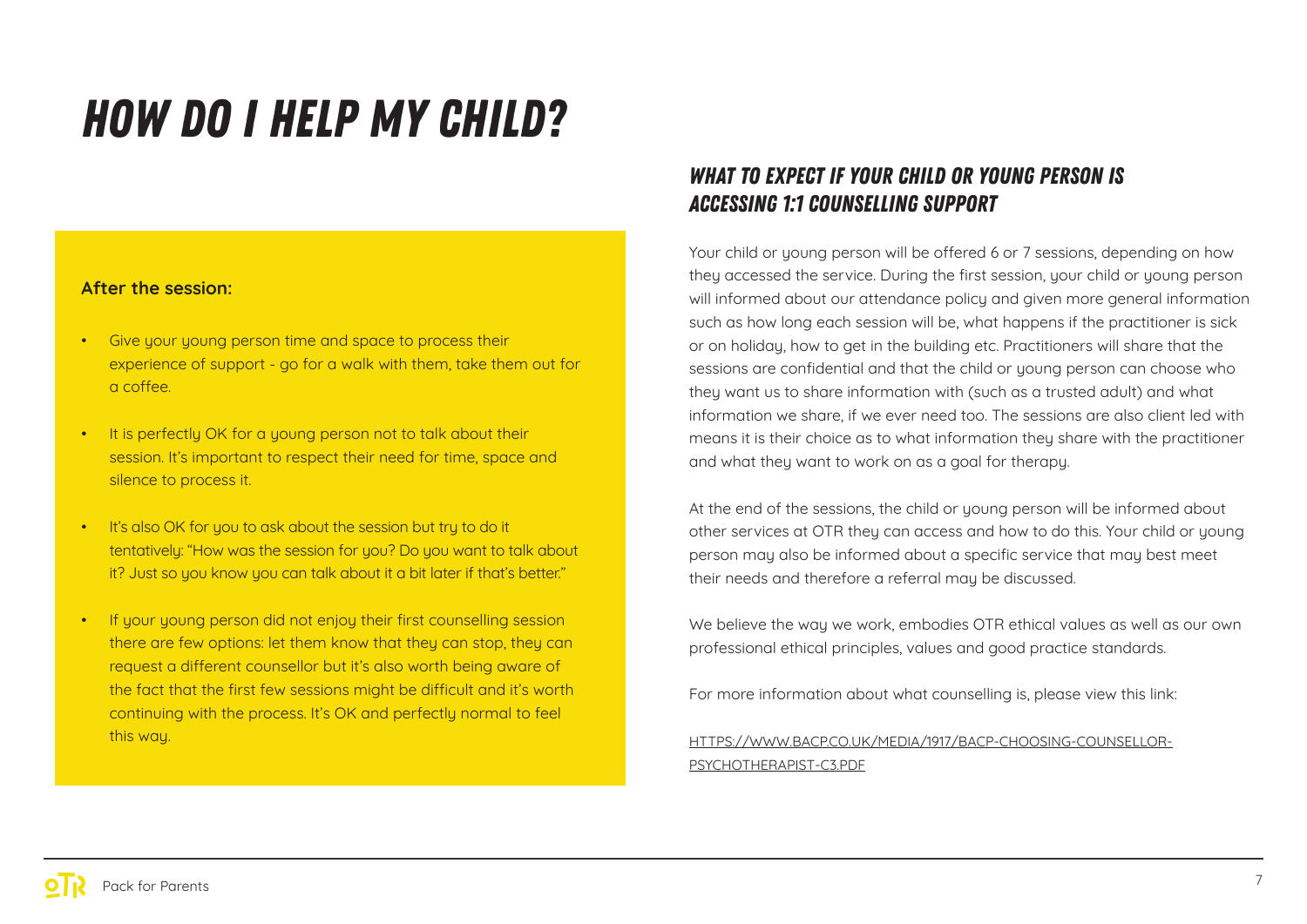## *What to expect if your child or young person is accessing group support*

It is important that your child or young person has opted in to the group themselves however they do not have to speak if they don't want to. They can go through all 6 without saying a word but will still pick up some great resources. If you or your child or young person wish to know more or feel worried, you can request to read the feedback from previous users.

## *What to expect at the Drop-ins*

#### **OTR has two types of drop-in services:**

The Hubs are places where you and your child or young person can find out more about OTR and the various services on offer. You can expect a friendly and welcoming atmosphere in an informal setting. Here your child or young person can be registered and signed up to a service that they chose if they wish. You can also find out about the Parent Group at OTR.

Other drop-ins are places where your child or young person can attend to do an activity. These drop-ins do not have waiting lists and you don't have to sign up. They are places where a child or young person can be with others in a safe and relaxed environment and they can bring a friend! There is always somebody around to talk to if they are experiencing something difficult but they don't have to.

## *What happens if we are worried about your child or young person*

If the practitioner is really worried about your child or young person, they will be supported to complete a Safety Plan which aims to highlight how they can keep themselves safe. This may include talking to other people such as a family member, teacher or friend or outside organisations such as Samaritans or the like. The practitioner will share that they need to talk to their safeguarding lead and from this discussion, a plan will be agreed upon about next steps and this may include a conversation with the child or young persons trusted adult, a conversation with the GP or another service that might best suit their needs.

#### **Useful information about Children and Adolescent Mental Health Services (CAMHS) -**

If your child or young person has been referred to CAMHS, this is a useful guide on what it is.

www.youngminds.org.uk/find-help/your-guide-to-support/guide-to-camhs/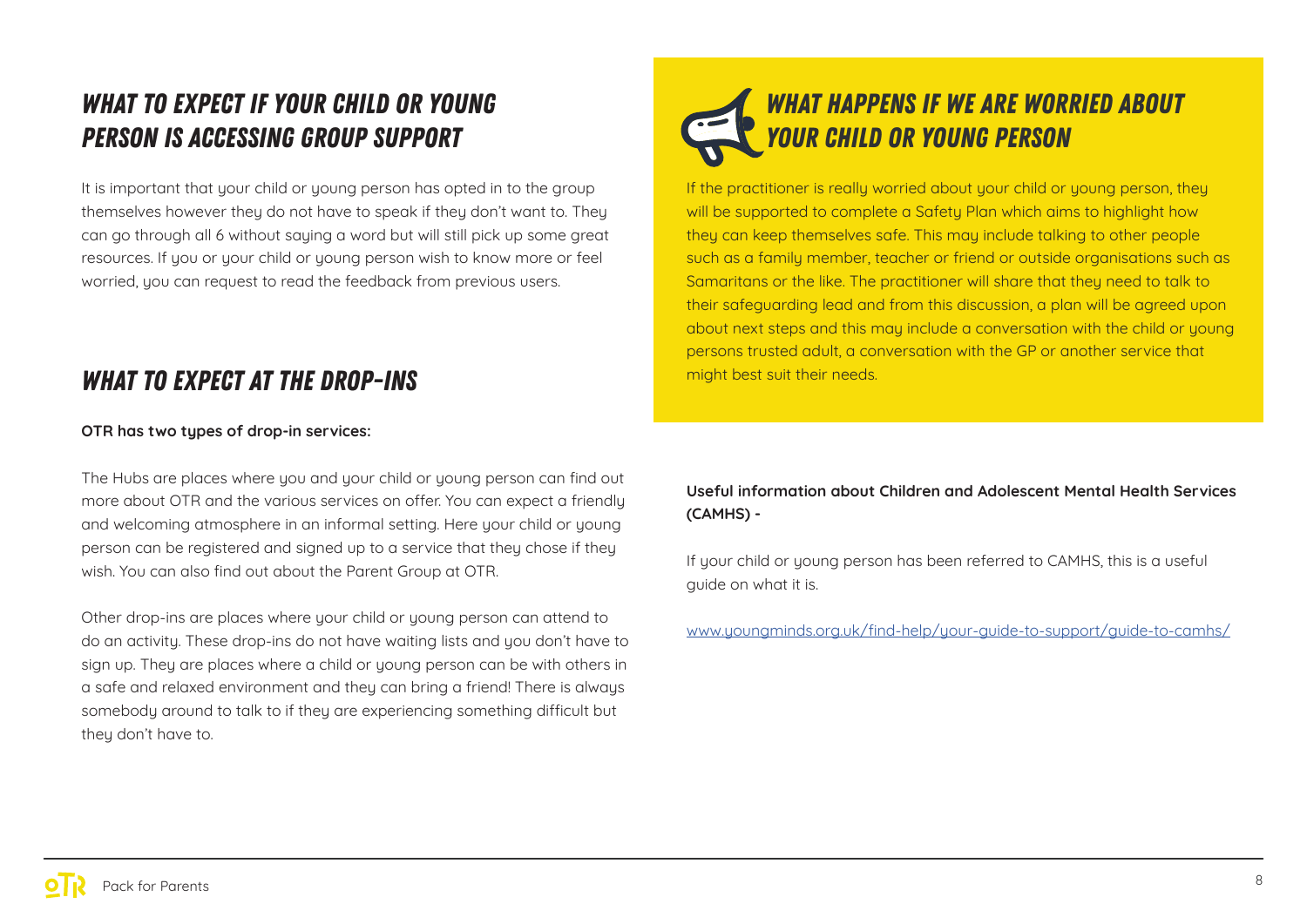## *support for parents*

#### **General support:**

**A&E, Crisis Team, GPs, school staff, libraries, local authorities and MPs, community centres, children centres** 

### **General mental health support:**

**OTR Hubs www.otrbristol.org.uk/what-we-do/hubs/ Bristol Wellbeing Services www.iapt-bristol.awp.nhs.uk/ Bristol Mindline www.bristolmind.org.uk/help-and-counselling/mindline/ Bristol Mind Advocacy www.bristolmind.org.uk/help-and-counselling/ outreach-advocacy/**

**Bristol Samaritans www.samaritans.org/branches/bristol/** 

## *3*

*1*

*2*

**Specific, tailored support**

**please check www.otrbristol.org.uk/other-support/**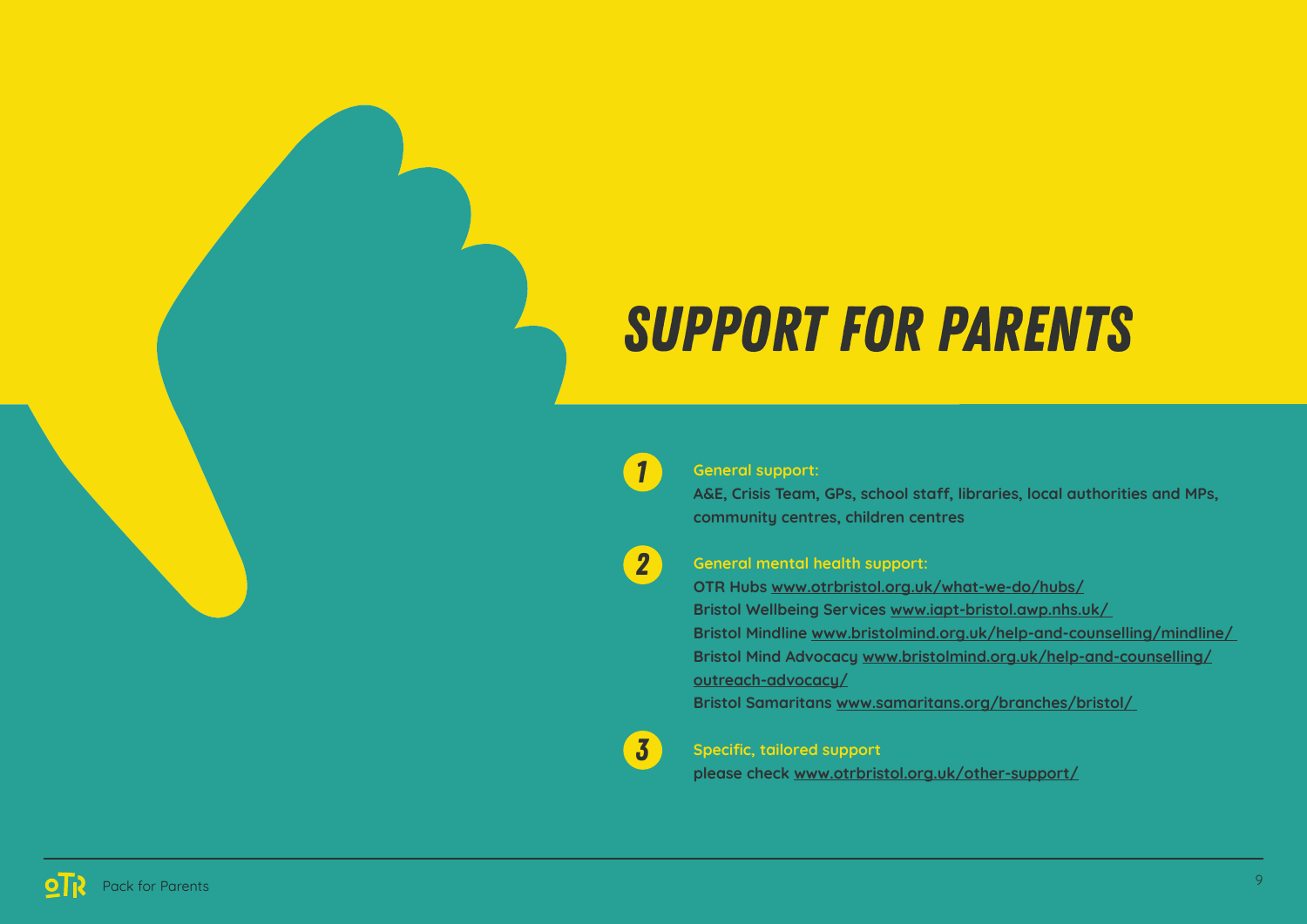## *self care tips*

**1. MAKE TIME FOR YOURSELF** - it is a challenge but in the grand scheme of things it is you who matters, so maybe it's worth skipping few daily tasks and sitting down for 15 minutes over a cuppa and simply doing nothing? Build it into your daily routine to allow yourself a little bit of me-time.

**2. ALLOCATE A PERSONAL RETREAT SPACE -** sometimes it is really difficult to find time and space to think, so choose a room, armchair, bench in the part as your "safe space". Go to that space when you need to rest, relax or simply think something over. Get into the habit of doing that and inform your family about it too, so you are not disturbed.

**3. DO SOMETHING NICE FOR YOURSELF -** buy yourself a small treat, listen to your favourite song, take a hot bath, read a book you really wanted to read for a while. As parents and carers, we tend to put the needs of our young people first but it's important to model self-care too. They learn by observing us so show them how to be kind to yourself.

4. PRACTICE GRATITUDE - it sounds like a cliche and the thought of it can even be annoying during stressful moments but studies show that daily gratitude practice improves our wellbeing. You can write a daily journal, download "5 Minute Journal" app (https://www.intelligentchange.com/ pages/five-minute-journal-app) or simply start a day by listing three things you are grateful for. Don't worry about mundane ideas, just do it daily until it becomes a habit. You can also do it in the evening in the form of a small daily review.

*5. Practice a little bit of meditation -* you can do it with the free version of Headspace app (https://www.headspace.com/) or simply by making time to focus on the here and now. If you want to learn more, browse YouTube for video tutorials or visit the local community centre for more tips or even courses. Once you get the hang of it you will be able to meditate while walking, sipping a cup of tea or sitting on the bus. It's really just a state of mind, but it can help with a lot of stressful situations and build up our mental resilience levels.

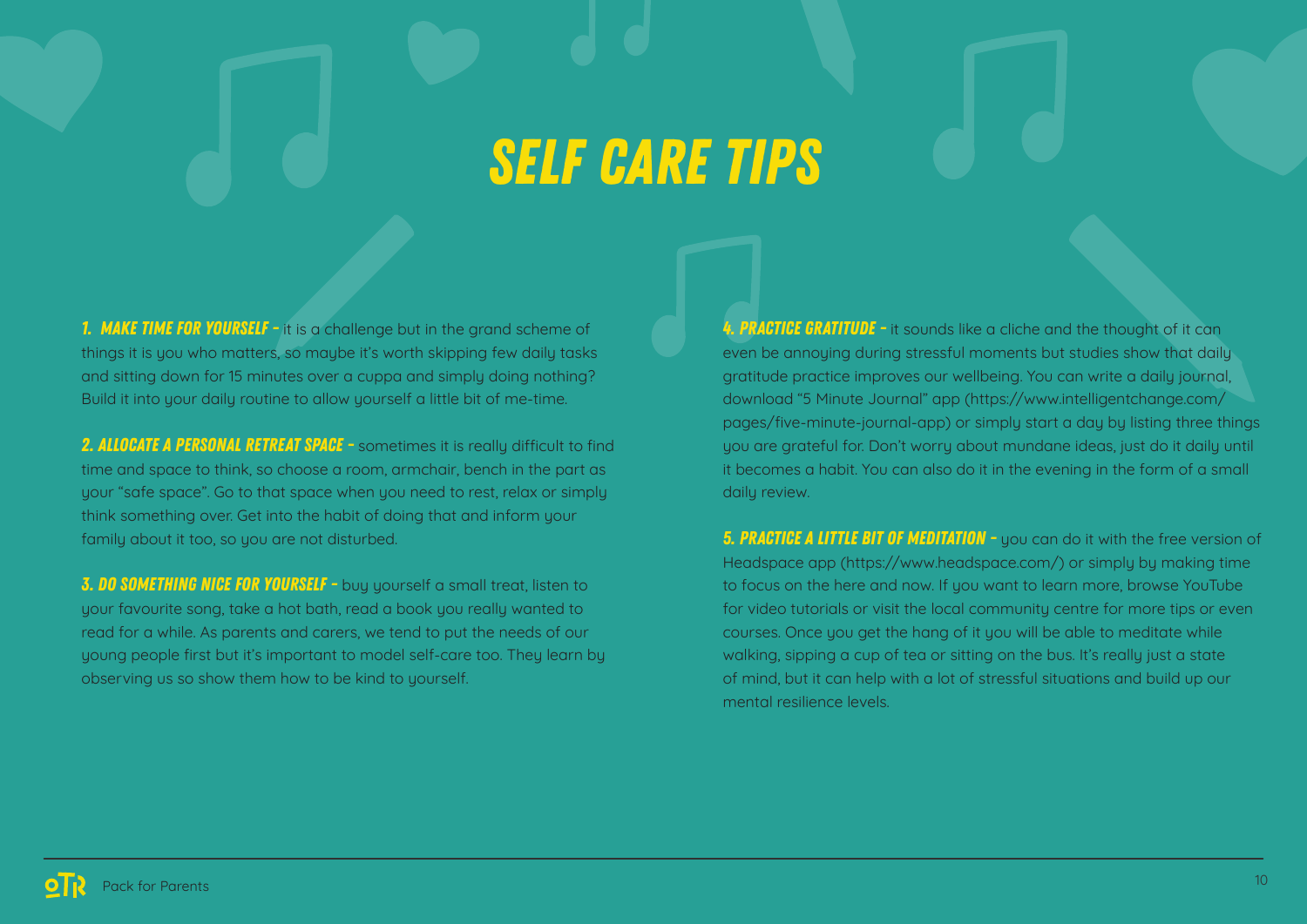## *self care tips*

**6. RECONNECT WITH NATURE -** go for a walk, do some gardening, walk the dog, buy a new house plant, go for a bike ride. Make time for yourself. Slow down. Focus on small aspects of those activities. Reach out to local organisations to identify free or adorable outdoor activities. Join local walking or running groups. Choose an achievable and accessible activity.

*7. Do something new -* yes, we can be very busy but doing something new, slightly out of the ordinary really stimulates our bran and can make us feel a bit more energetic. Choose a different route for your walk or discover a new part of your local area. Read a book on a new topic or join a new group. You can even learn something new, as long as it is achievable and fun for you.

**8. MAKE TIME FOR QUALITY CONVERSATION WITH A TRUSTED FRIEND - book out** an hour for a phone call or a meeting with a person who listens well and gets you. Spend time connecting with them and enjoying the time together.

*9. Make time for your relationship with your child -* dedicate a day, an afternoon or even just a bedtime for a relaxed time together with your child, make it light and fun for both of you and use it as an opportunity to re-connect, joke, share activities and have deeper conversations too.

*10. Reverse roles gratitude activity -* sometimes we take on too much as parents/carers so for this activity spend time exploring the following questions: what do you receive and learn from your young person? what do they give you? what do they do for you? what makes you proud of them? what moments with them bring you joy? how can you cultivate those feelings and create a safe space for more moments like this?

*11. F-word activity -* make time to sit down and think about your approach to failure. Young people grow up in a very competitive world so it can be really helpful to learn to manage failure and as parents/carers, we have a great opportunity to model it for them. How do you celebrate failure? How do you feel about it? How do you deal with it? How can we help our young people with their experiences of failure? You can also discuss this with your young person - they might have their own ways and coping mechanisms too.

**12. LEARN TO ASK FOR HELP -** if you are stuck, worried or out of depth model asking for help. Sometimes it can be really difficult to even admit that we need to advise or help, but it's an important skill for us and for our young people as well. It's perfectly OK not be OK sometimes but we should not struggle alone. At OTR Bristol we value the importance of collective mental health, so if you need support, do ask for it.

## *We would love to hear your self-care tips! email at hello@otrbristol.org.uk or tweet us at @otrbrustol*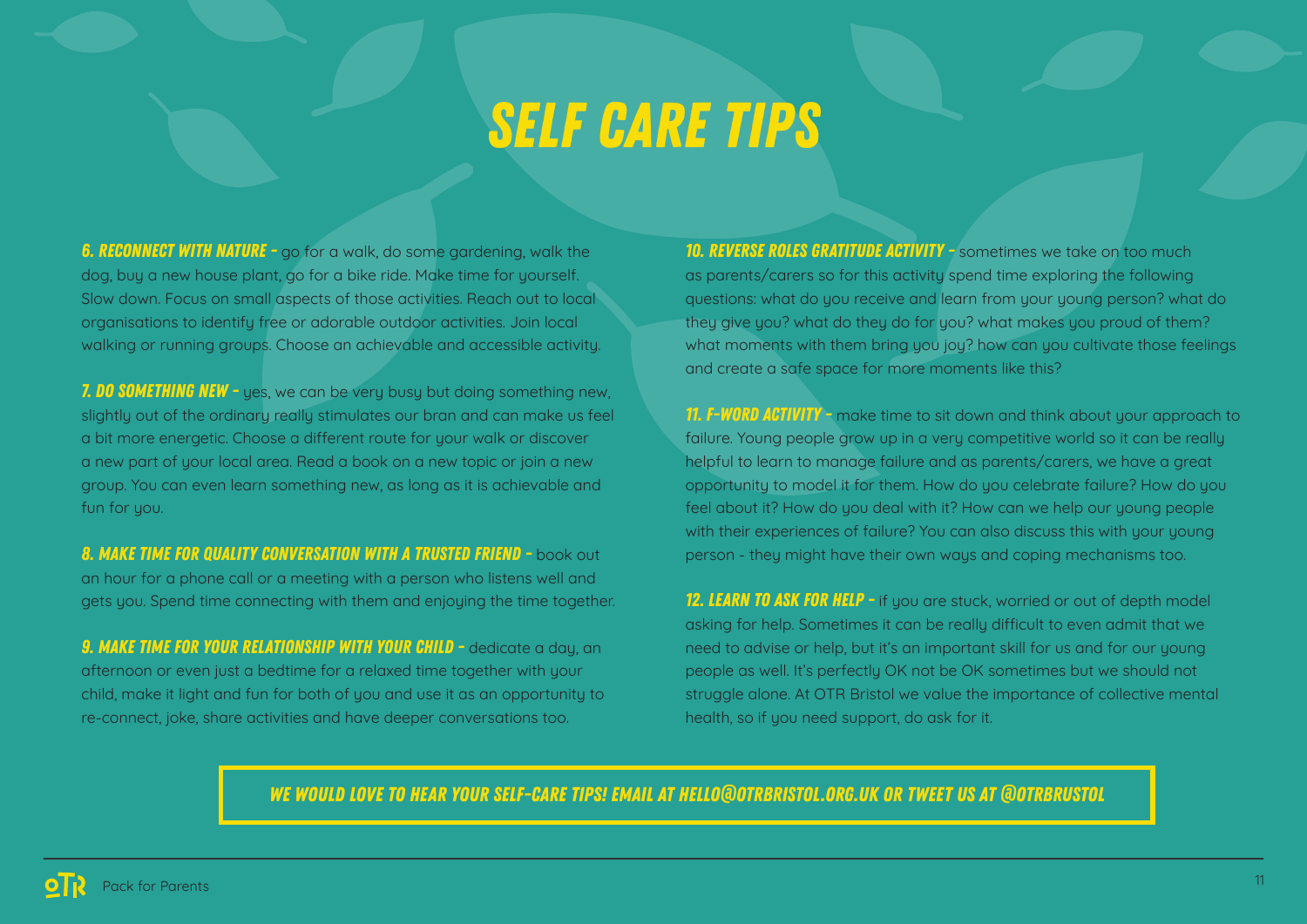## *urban dictionary*

**(a.k.a The meaning of mental health terms)**

**Mental health terminology can be really overwhelming but it can also sometimes be misunderstood which makes the conversation with a young person harder. Sometimes we might not know the true meaning of a term, know its popular meaning or slang concept. In the meantime, our young people grow up using some of those terms differently depending on their context. So it's helpful to find a common language in order to help them talk to us and to mental health professionals about their potential worries. Here is a simple idea of how to practice talking about mental health.** 

Sit down with your young person, with two clean pages of paper and two pens. Look together at the below list of terms and concepts: empathy, mindfulness, resilience, self-care, OCD, addiction, bullying, anxiety, distress, body image, depressed, stigma

Take 5 minutes to write down your personal definition or description of each term separately and then discuss it together. Use so-called open-ended questions (starting with words: why, how, who, where, what…) for example: how do you define this? what does this word mean to you? how would you explain it to your friend? Avoid closed questions that prompt simple yes or no answer. Avoid judging or correcting - just listen and then share your understanding of the terms. This activity is not about getting it right, but about finding a mutual understanding of our different perceptions.

If appropriate you can move to more complex terms: abuse, suicidal, death/bereavement, gender identity, identity, rumination, counselling, medication, self-harm, trauma, peer support - there is no rule, of course, so you need to adjust it to your knowledge of the young person and your own feelings around those terms. Try to mix negative with positive terms to make this activity/conversation more manageable for both of you.

Alternatively, you can focus on one term and just talk about that by starting with the question: I am wondering what "depressed" really means to you and your friends? How would you describe it? At OTR Bristol we believe in normalising conversations about difficult subjects to enable the connection between carers and young people. It's good to be understood and prepared for situations when talking about mental health might be really difficult. It's worth explaining to your young person at the end of this activity your intention to understand them a bit better.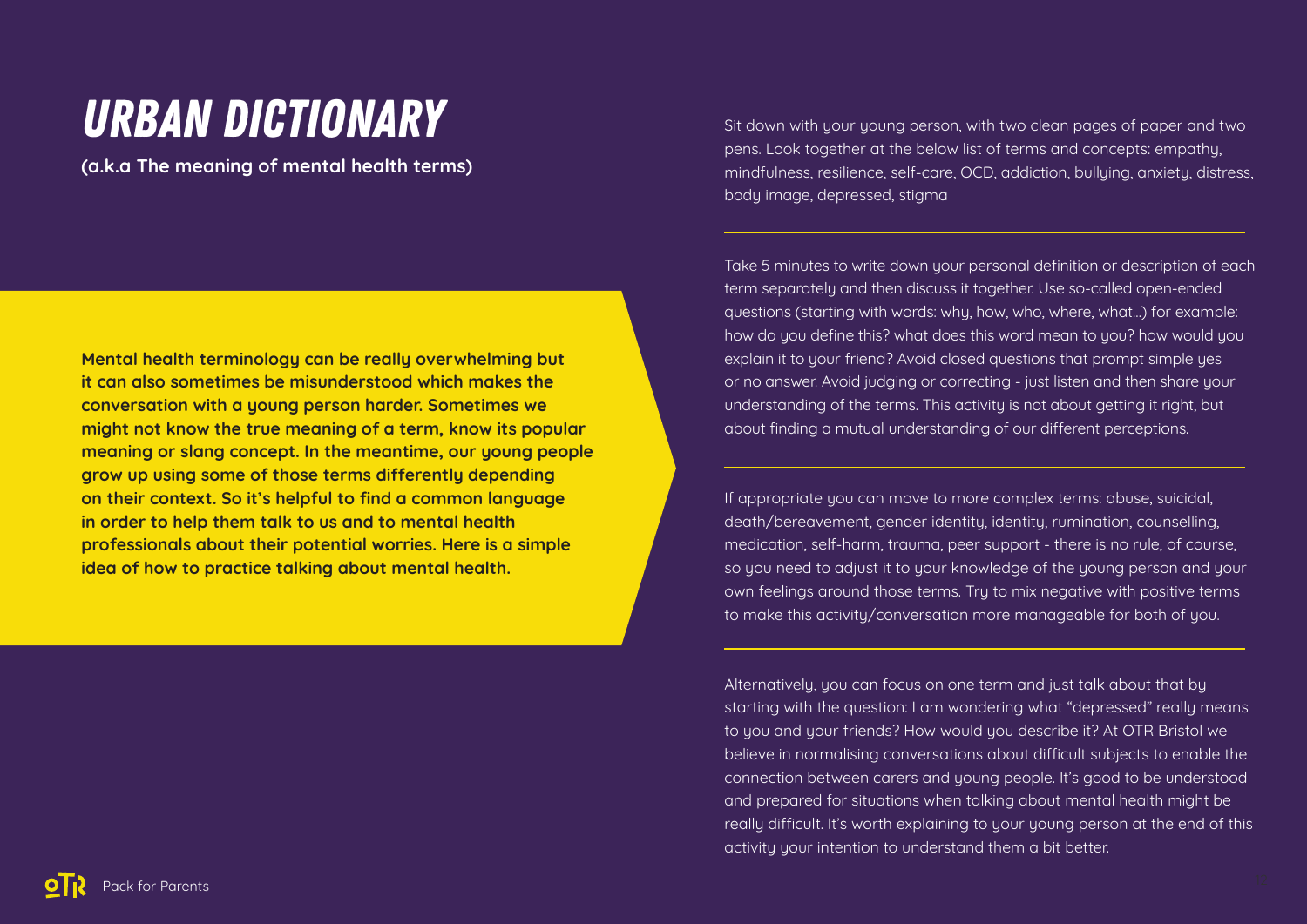# *useful facts*

#### **Did you know...**

By law, all state Schools should have a Bullying Policy in place that includes measures to prevent all forms of bullying (including name calling) amongst pupils. (Gov.uk, 2019). It may be called something else such as a Relationship Policy, or be part of an overall Safeguarding Policy.

There is no legal definition of bullying, however, it's usually defined as behaviour that is:

- repeated;
- intended to hurt someone either physically or emotionally;
- often aimed at certain groups, for example because of race, religion, gender or sexual orientation.

It takes many forms and can include:

- physical assault
- teasing
- making threats
- name calling
- cyberbullying bullying via mobile phone or online (for example email, social networks and instant messenger)

If your child is suffering from bullying, (and particularly if this is affecting their wellbeing), do contact the school – either our tutor, head of house/ year, the SENDCo or the Designated Safeguarding Lead.

**If you are concerned about your child's/young person's mental health, do if possible keep the school updated. (Your child/young person may not wish you to do this, as they want their privacy. In this case you may have to wait until they are ready to share).**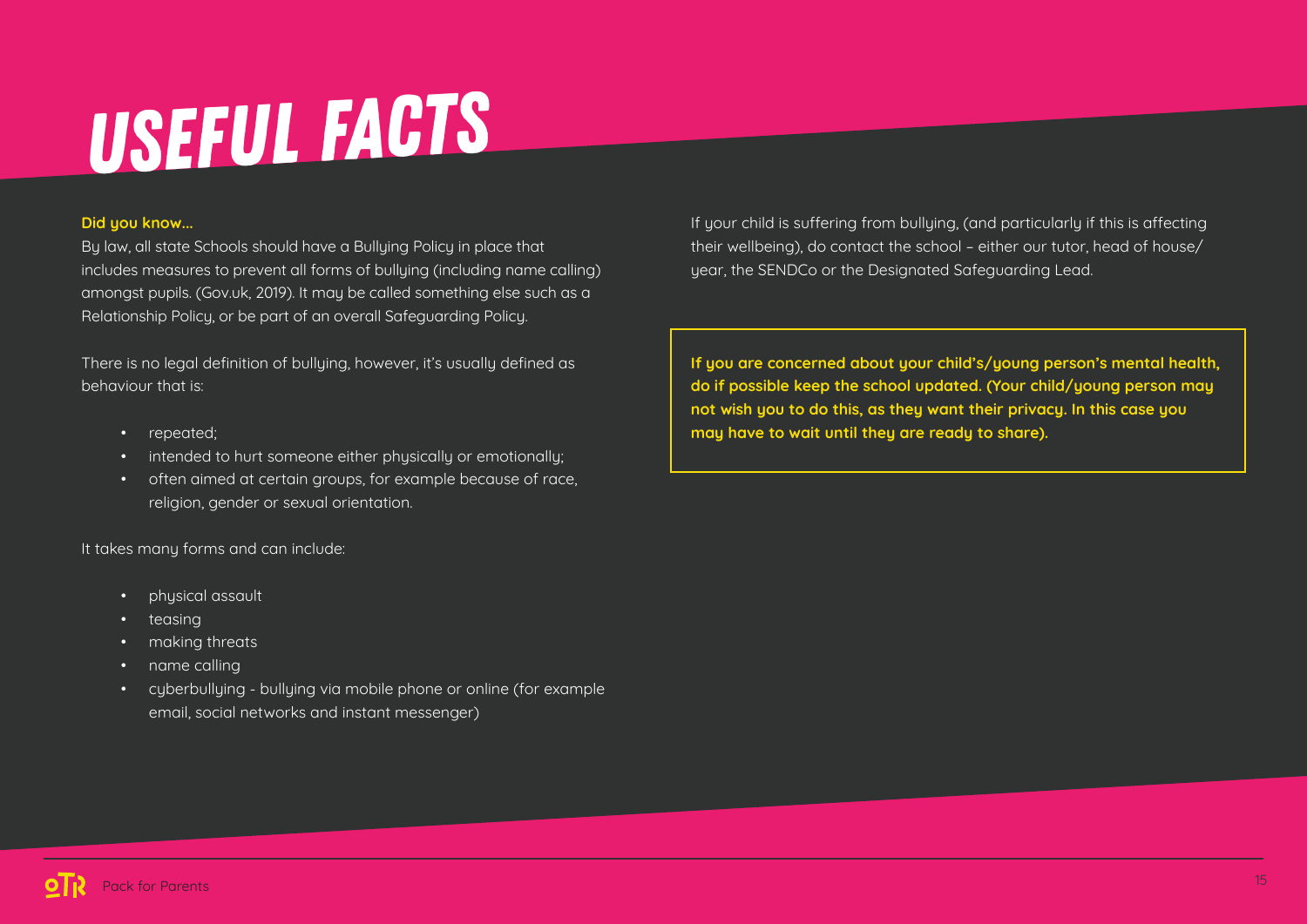# *useful facts*

#### **Did you know...**

As part of their safeguarding duties, all schools should protect the privacy of their students, including their online privacy. This is also part of the new GDPR regulations which came into force in May 2018. It is not OK for another young person to have your child's password, or for all young people to have the same password to access their school accounts.

There are a number of organisations who can help with difficulties at school. Off The Record have Wellbeing Practitioners who visit some schools. The school may have Learning Mentors and/or a Counsellor. The school may refer you to Families in Focus, who work to support families. Leading Lights also provide tuition, mentoring, counselling and therapy, family support and advocacy.

#### Did you know...

By 2025 all schools should have a Mental Health Lead, who has overall responsibility for monitoring mental health in schools (staff and pupils)? At the moment for pupils/students, this is often the SENDCo or the Designated Safeguarding Lead (DSL). The Mental Health lead will also have a contact within Children and Adolescent Mental Health Service (CAMHS).

The SENDCo is often responsible for inclusion, which includes those children struggling with mental health. Depending on the nature of the difficulty, the Designated Safeguarding Lead may be involved in some aspects of mental health.

#### Did you know...

If your child or young person needs urgent support, you can take them to A&E. (Mind, 2018).

#### Did you know...

1 in 10 children and young people are affected by mental health disorders. If children aged between 5 and 16 don't get the support they need, their problems will get worse. (The Children's Society, 2018: NHS England, 2019: Mental Health Task Force, 2016).

#### Did you know...

75% of all mental health problems are established by the time somebody is 18. By not giving children and young people the support they need at a young age, society is allowing their problems to manifest. With the right support at the right time, these problems can be managed and prevented. (The Childrens Society, 2018).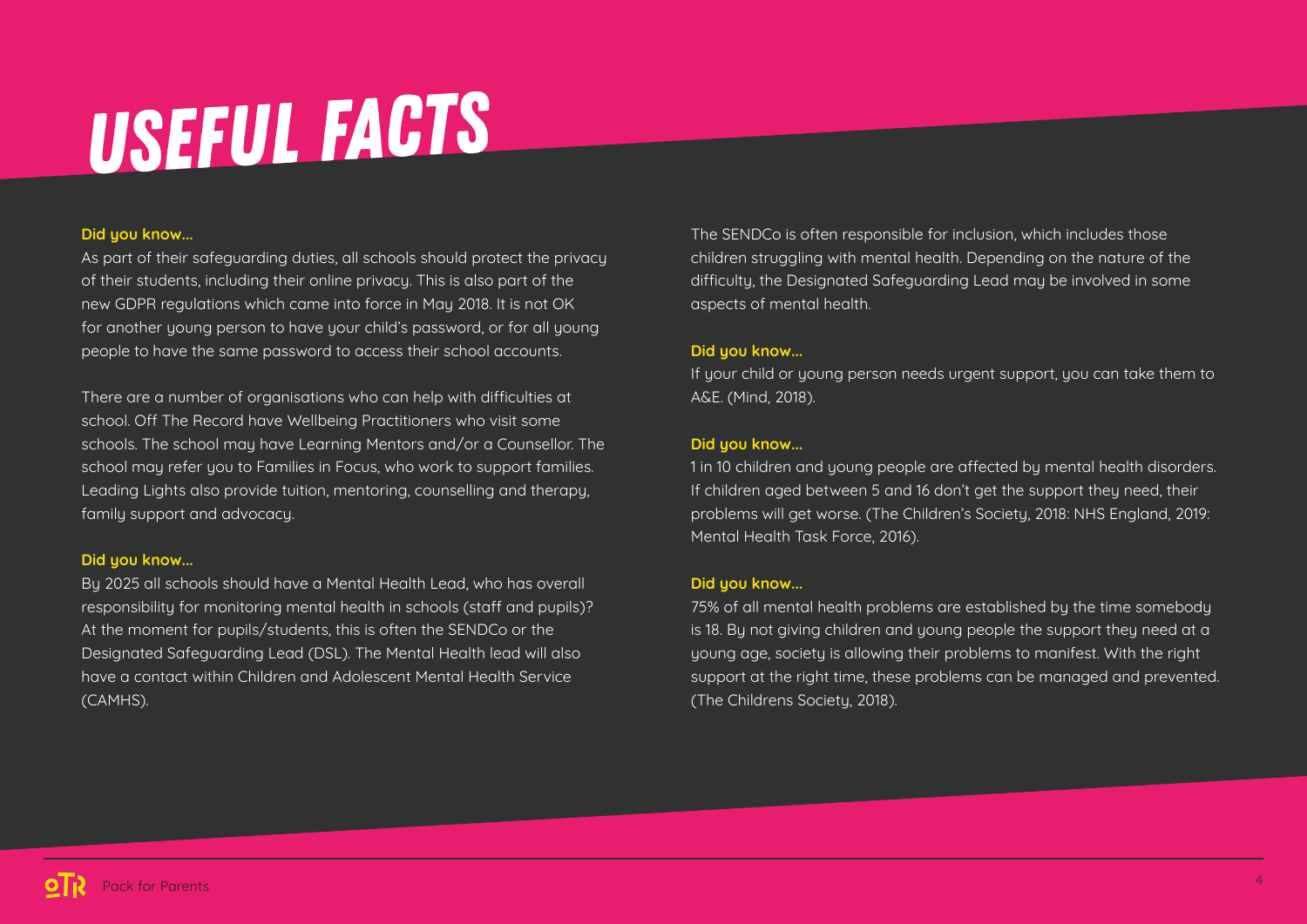**We have asked our Membership Team - young people supporting our Hubs - to tell us what makes a young person feel equal in the relationship with their parents and carers. Here's what they had to say:**

"A good laugh - humility, being more approachable and human"

"Admitting mistakes"

"Sense of vulnerability and letting go, especially of your own world view and accepting ours"

"Consistency - not pretending to be someone your not" "Taking to us in a respectful way"

"Try to see things from our perspective - don't say "when I was your age I did this" - our reality can be different"

"Explain our cultural heritage and allow us to choose the elements that fit our realitu"

"Treat girls and boys equally, be fair"

"Rules can be a barrier or protection. Explain the rules - it helps to understand why they are there - most of the time to protect us, but we want to know"

"Stop fighting us, just listen. Really listen"

"Create a safe space for our rebellion"

# *when does my child become equal?*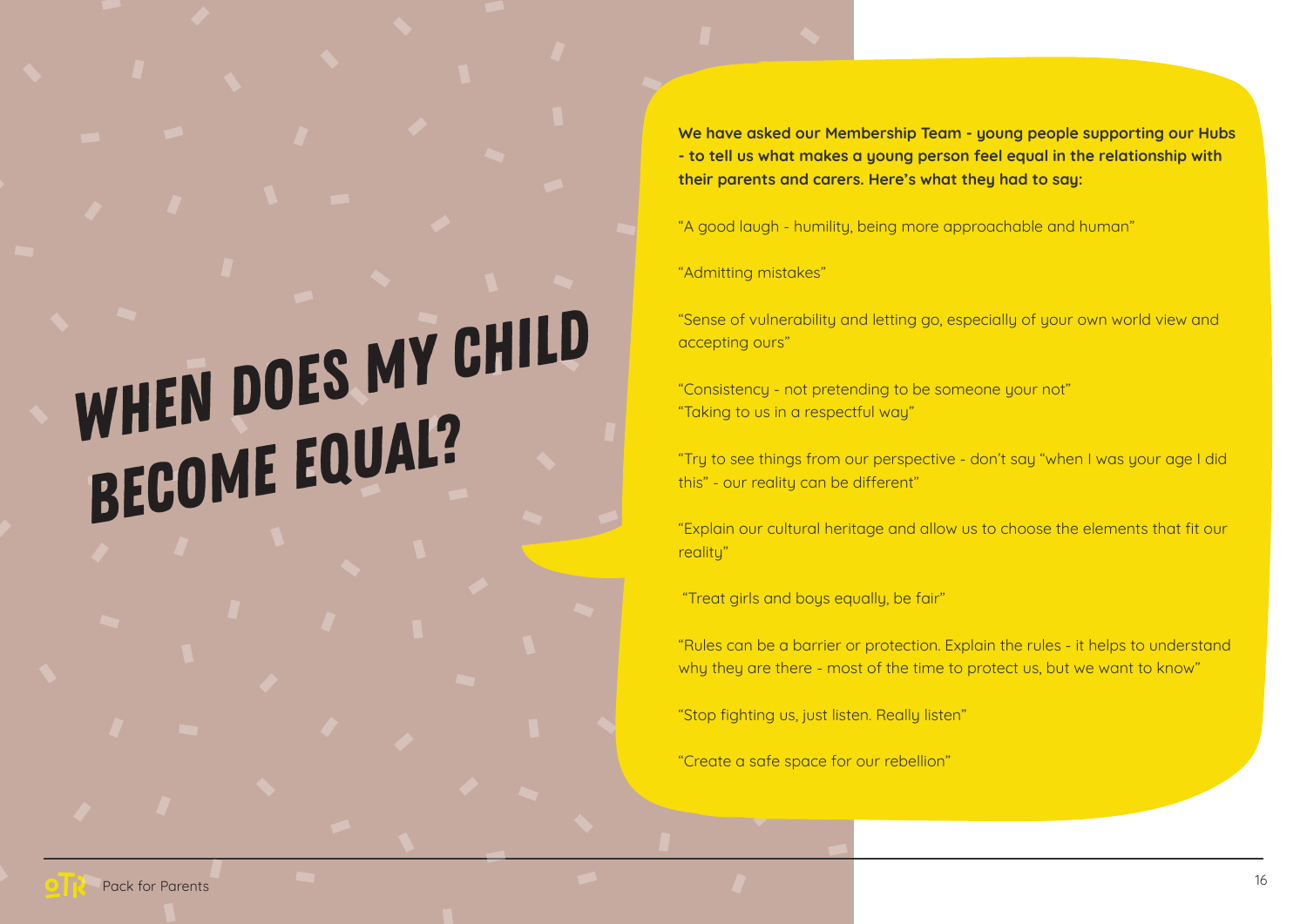## *how to write a contract/agreement*

According to the parenting pyramid:

(http://www.incredibleyears.com/download/resources/parent-pgrm/Basic\_Pyramid\_Web.pdf) mutually agreed rules help young people thrive. Here are a few things to consider when putting rules in place in the form of a mutual agreement:

- **1. What is the intention/goal of this agreement?**
- **2. What is our definition of a safe space/safe household/safe family? (Confidentiality, listening without judgement, choosing the right time to talk, feeling rested and ready to talk, respecting each other's opinions and world view)**
- **3. Decision-making policy who decides about rules? What are the consequences of not following the rules? Who do the rules apply to (all or just young people?)**
- **4. Participation what strategies will we use to ensure cooperation and equal distribution of tasks? What strategies for keeping people on task? The expected level of responsibility for tasks and deadlines.**
- **5. Conflict how are we going to manage it if there is a conflict?**
- **6. What else should be in this agreement?**
- **7. Are the points in this agreement S.M.A.R.T.? (specific, measurable, achievable, relevant, time-bound)?**
- **8. Do we all agree with this contact? (signatures)**

To find out more about the parenting pyramid, please check out the following links: https://gooddayswithkids.com/2017/12/08/parenting-pyramid/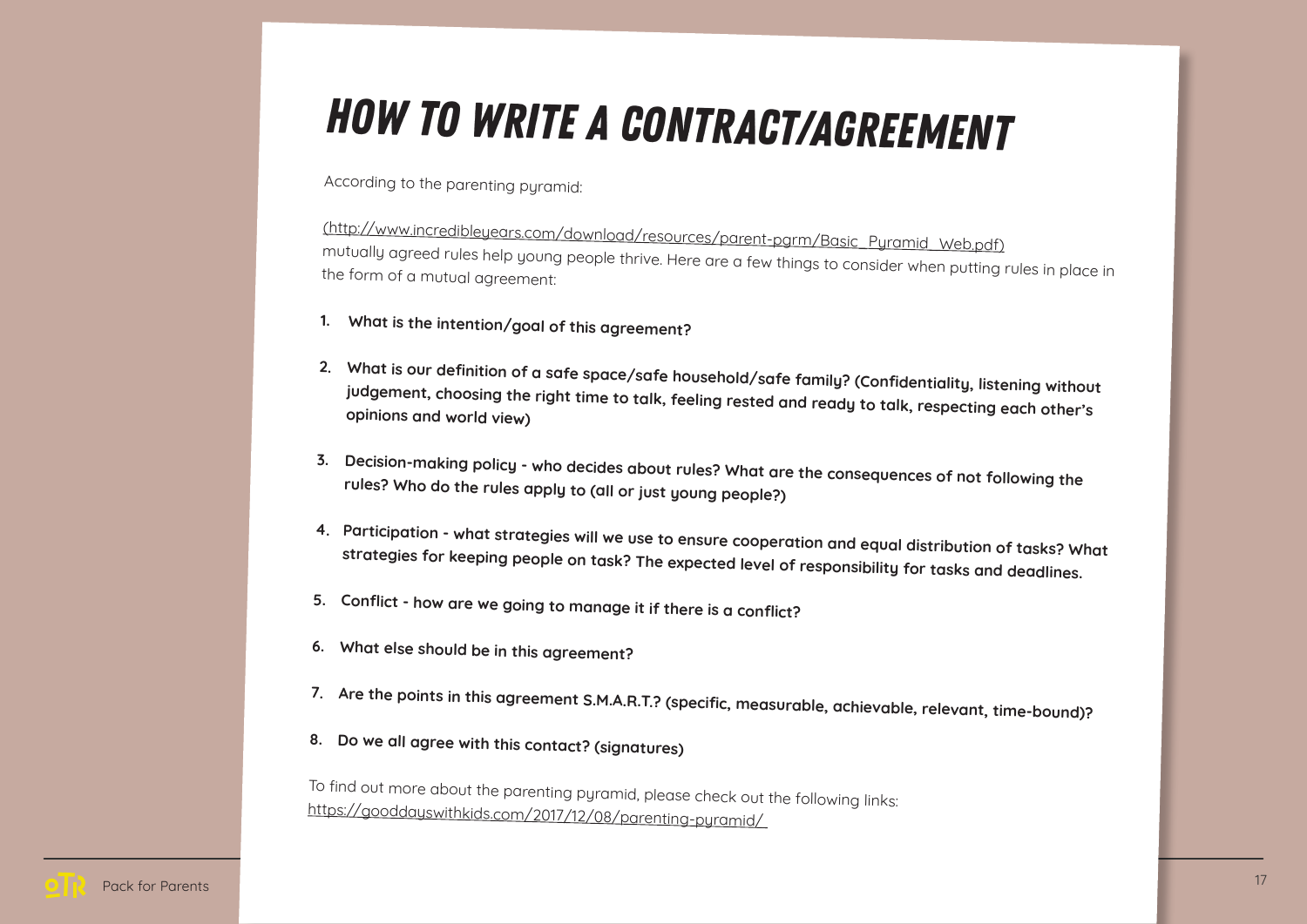## *strengths-based exercise*

At OTR, practitioners may encourage your child or young person to think about their personal qualities, their strengths - the things they can be proud of. You can do this at home too...

#### **All you need is -**

- **• Uninterrupted time but this doesn't have to be long**
- **• Scissors to cut the strengths based words up (found at the back of this booklet)**
- **• Phone you may want to take a picture afterwards as a reminder or something to cherish**
- **• Your child or young person**

After cutting out the words (including the blanks), place them loosely down on a table or the floor, wherever you and your child or young person choose to sit. Explain that they can go first, to select the words that they feel represent them best, then put them in a pile. If they get stuck, ask them to think about what a friend or relative might say about them. After they have chosen their words, it's your turn to select the words that you believe are their strengths. Use the blanks, if the word you are looking for is not their. After you have both chosen, place each of your words down (discard the remaining words) and take it in turns to read out why these words have been selected. Give examples if you can but most importantly, have fun and share the love. You can also ask your child or young person to pick words to represent your qualities.

| <b>LOVING</b>       | <b>CURIOUS</b>     | <b>HOPEFUL</b>       |
|---------------------|--------------------|----------------------|
| <b>KIND</b>         | <b>CONFIDENT</b>   | <b>FAIR</b>          |
| <b>DETERMINED</b>   | <b>HELPFUL</b>     | <b>ENERGETIC</b>     |
| <b>CREATIVE</b>     | <b>INDEPENDENT</b> | <b>COMPASSIONATE</b> |
| <b>ENTHUSIASTIC</b> | <b>OBSERVANT</b>   | <b>ARTISTIC</b>      |
| <b>PATIENT</b>      | <b>RESOURCEFUL</b> | <b>BRAVE</b>         |
| <b>HONEST</b>       | <b>WARM</b>        | <b>ENTERTAINING</b>  |
| <b>ACADEMIC</b>     | <b>SPONTANEOUS</b> | <b>FUNNY</b>         |
| <b>ATHLETIC</b>     | <b>SOCIAL</b>      | GENEROUS             |
| <b>TRUSTWORTHY</b>  | <b>SERIOUS</b>     | <b>INTELLIGENT</b>   |
| <b>APPROACHABLE</b> | <b>RESPONSIBLE</b> | <b>OPTIMISTIC</b>    |
| <b>GENUINE</b>      | <b>LOGICAL</b>     |                      |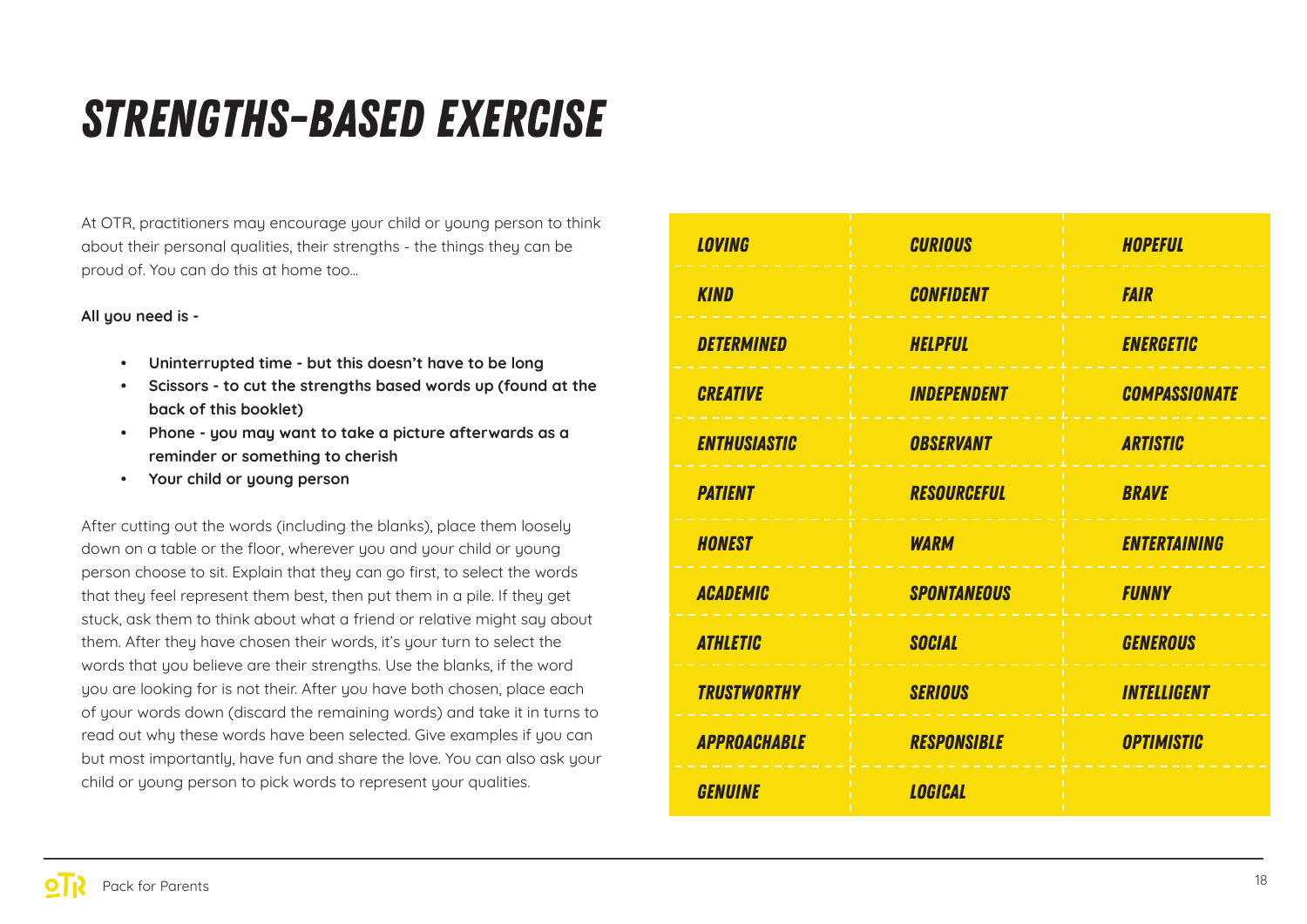## *recommended books*

**The Teenage Brain by Frances E. Jensen** 

**How to Talk so Teens Will Listen and Listen so Teens Will Talk by Adele & Elaine Faber & Mazlish**

**Blame My Brain by Nicola Morgan** 

**It's Complicated: The Social Lives of Networked Teens by Danah Boyd** 

**Get Out of My Life: The bestselling guide to living with teenagers by Suzanne Franks** 

**Overcoming your child's fears and worries by Cathy Creswell and Lucy Willetts**

**The art of being a brilliant teenager by Andy Cope** 

**Living with a black dog by Matthew Johnson** 

**I had a black dog by Matthew Johnson** 

**Horse sense for people by Monty Roberts** 

**Helping your anxious child – a step-by-step guide for parents**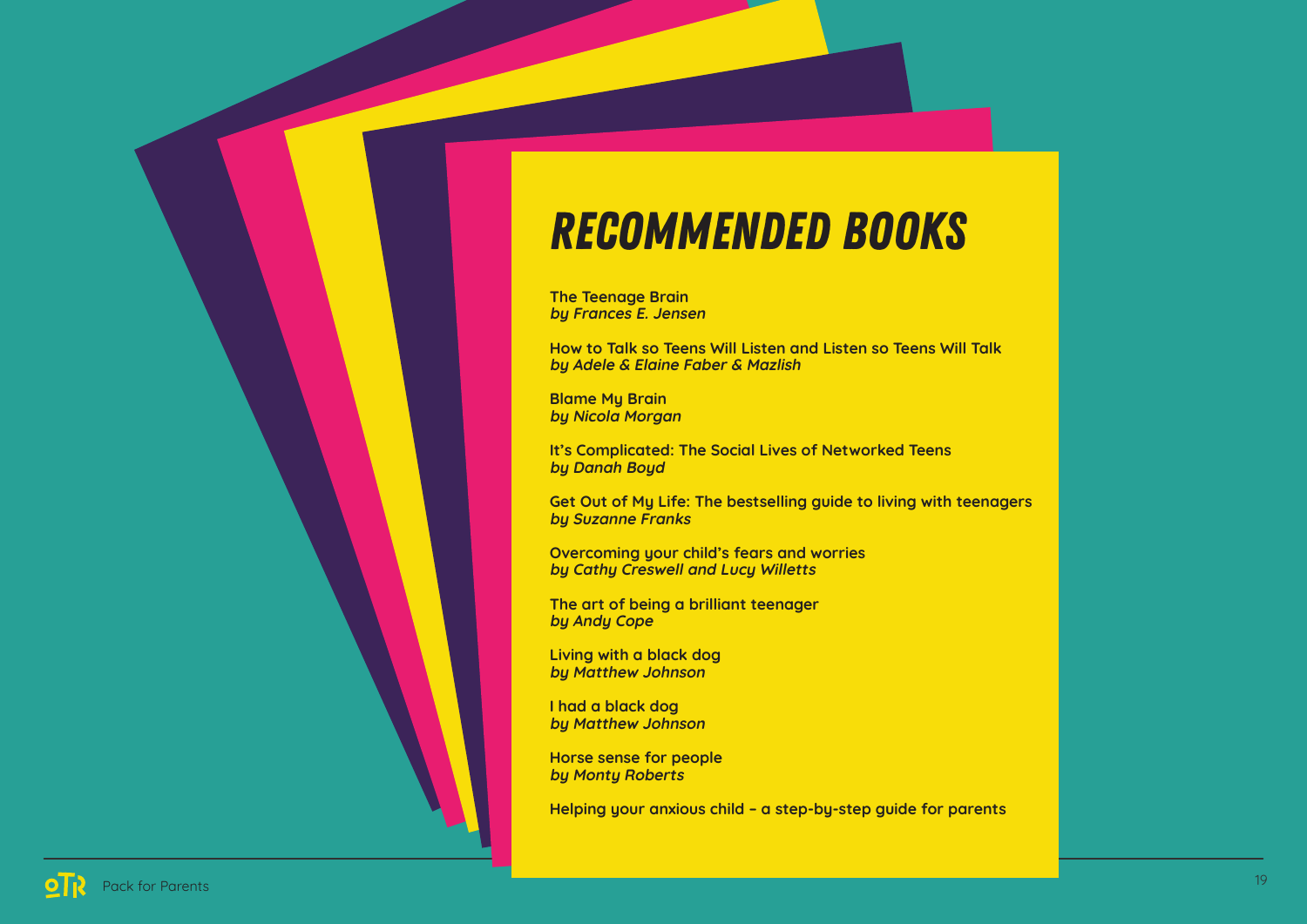# FOR<br>MORE<br>INFORMATION...

## *Useful websites:*

#### **Young Minds**

www.youngminds.org.uk (also run a parents support telephone line - 0808 802 5544) YoungMinds Crisis Messenger Service (24 hours) – text 'YM' to 85258 for support via text

**Time to Change**  www.time-to-change.org.uk

**MindLine** (Weds-Sun, 8pm-12am) – 0808 808 0330

**Samaritans**  (24 hours) – 0117 983 1000 (local call charges apply) / 116 123 (free to call)

**Papyrus HOPELine** (Mon-Fri: 10am-10pm / Weekends and Bank holidays: 2-10pm) – 0800 068 4141 or text 07786 209 697

**MindYou**  www.sites.southglos.gov.uk/mind-you/

**Facebook** Parenting Mental Health The Mighty The Blurt Foundation

#### **www.happymaps.co.uk**

Leading Lights - www.leadinglightseducationandwellbeing.org.uk Supportive parents - www.supportiveparents.org.uk